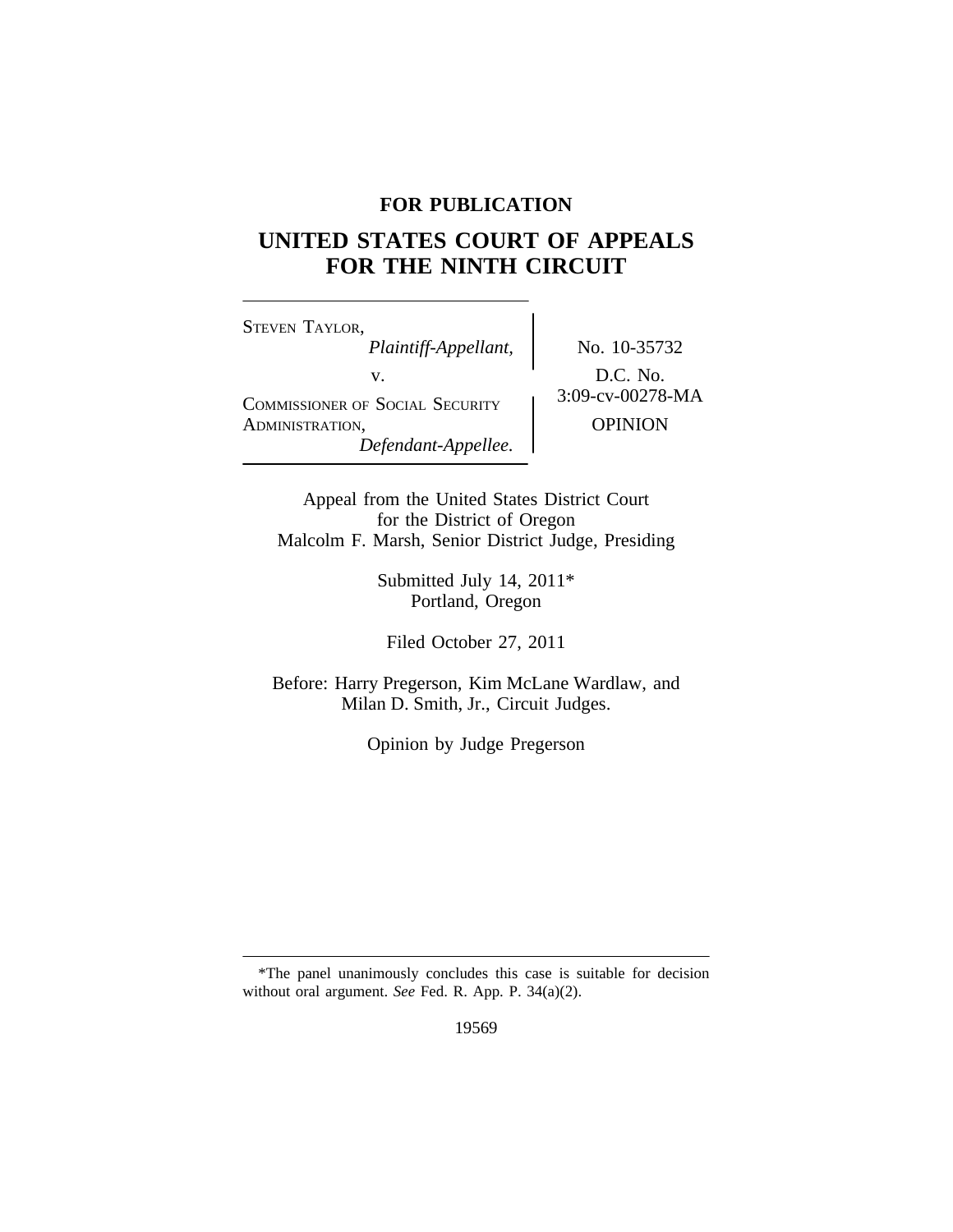## **COUNSEL**

Ralph Wilborn, Wilborn & Wilborn, P.C., Green Valley, Arizona, and Tim Wilborn, Wilborn Law Office, P.C., Oregon City, Oregon, for the plaintiff-appellant.

Leisa A. Wolf, Assistant Regional Counsel, Social Security Administration, Office of the General Counsel, Seattle, Washington, for the defendant-appellee.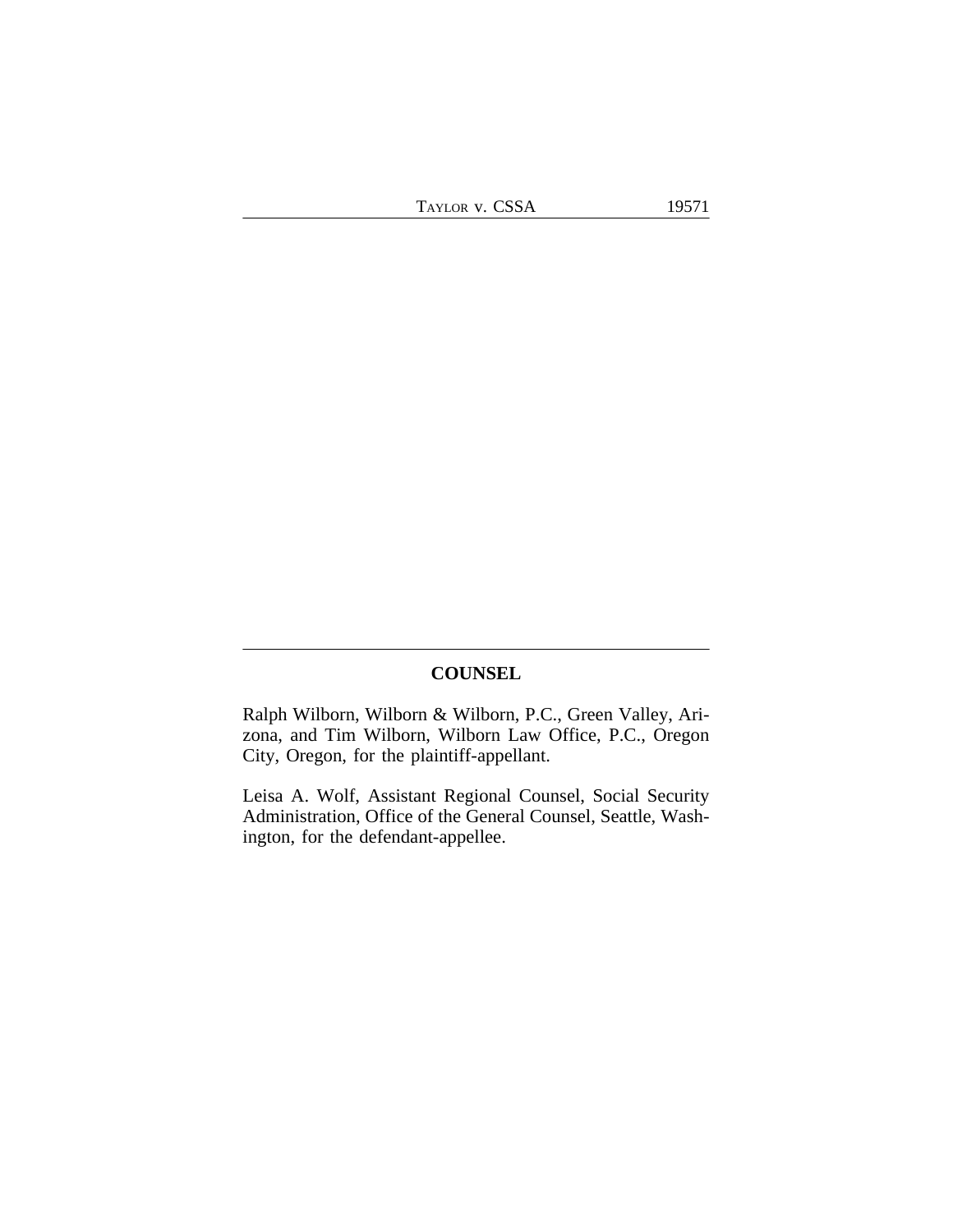#### **OPINION**

PREGERSON, Circuit Judge:

Steven Taylor appeals the denial of his application for disability insurance benefits under Title II of the Social Security Act, 42 U.S.C. §§ 401-34. Taylor claims he is disabled by thoracic spine and lumbar spine degenerative disc disease, a muscle disorder, a pain disorder, a panic disorder with agoraphobia, and a personality disorder. We have jurisdiction pursuant to 42 U.S.C. § 405(g) and 28 U.S.C. § 1291. We reverse and remand.

#### **BACKGROUND**

On March 29, 2006, the Administrative Law Judge (ALJ) issued a written decision finding Taylor not disabled as defined by the Social Security Act and denying Taylor's application. Taylor then submitted a request for review of the ALJ's decision to the Appeals Council.

With his initial request for review, Taylor submitted a psychiatric evaluation from September 7, 2006, and a medical source statement dated November 15, 2006, both from Dr. Jeffrey D. Thompson, M.D. Dr. Thompson's psychiatric evaluation was a follow-up from previous evaluations he conducted in 2001 and 2003. In his evaluation, Dr. Thompson noted Taylor's diagnosis of panic disorder with agoraphobia. Dr. Thompson's medical source statement found Taylor markedly limited in his ability to perform several workrelated functions. Dr. Thompson also noted a "substantial loss" in multiple basic mental activities.

The Appeals Council initially dismissed as untimely Taylor's request for review, but then, upon a writ of mandamus from the district court, set aside its earlier action. The Appeals Council then considered additional medical evidence Taylor submitted, including opinions from Dr. Glen O'Sullivan,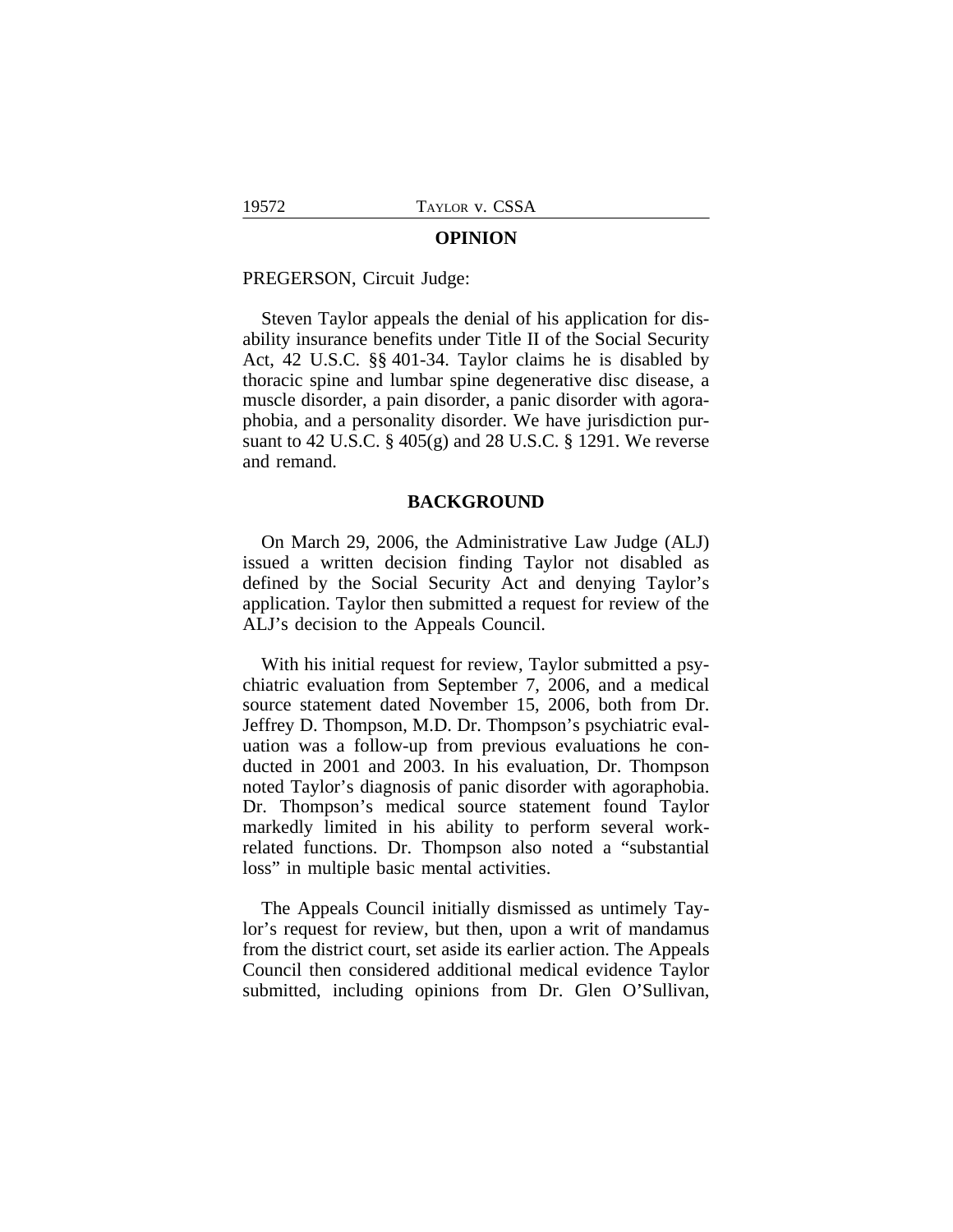| TAYLOR V. CSSA | 19573 |
|----------------|-------|
|----------------|-------|

M.D., Dr. Mark Greenberg, M.D., and Dr. Zakir Ali, M.D., all dating from July 2006 to June 2008. The Appeals Council concluded that all of the new information concerned a time after Taylor's insured date of December 31, 2004, and, therefore, did "not affect the decision about whether [Taylor] was disabled at the time [he] was last insured for disability benefits." The Appeals Council again denied Taylor's request for review, finding no basis for changing the ALJ's decision, thereby making the ALJ's written decision the final decision subject to judicial review.

### **DISCUSSION**

#### **I.**

**[1]** As an initial matter, the Commissioner argues that the Appeals Council's decision denying Taylor's request for review is itself unreviewable by our court. When the Appeals Council denies a request for review, it is a non-final agency action not subject to judicial review because the ALJ's decision becomes the final decision of the Commissioner. *See Klemm v. Astrue*, 543 F.3d 1139, 1144 (9th Cir. 2008) ("The Social Security Act grants to district courts jurisdiction to review only 'final decisions' of the Commissioner." (citing 42 U.S.C. § 405(g))); *accord Mackey v. Shalala*, 47 F.3d 951, 953 (8th Cir. 1994) (no jurisdiction to review Appeals Council's denial of review because "it is a nonfinal agency action" (citing *Browning v. Sullivan*, 958 F.2d 817, 822 (8th Cir. 1992)); *Matthews v. Apfel*, 239 F.3d 589, 594 (3rd Cir. 2001) (same). Thus, we have no jurisdiction to review the Appeals Council's decision denying Taylor's request for review. That is, we may neither affirm nor reverse the Appeals Council's decision.

But Taylor is not arguing that the Appeals Council's decision to deny his request for review should be reversed. Rather, Taylor asks us to review the evidence submitted to the Appeals Council and credit the evidence as true because that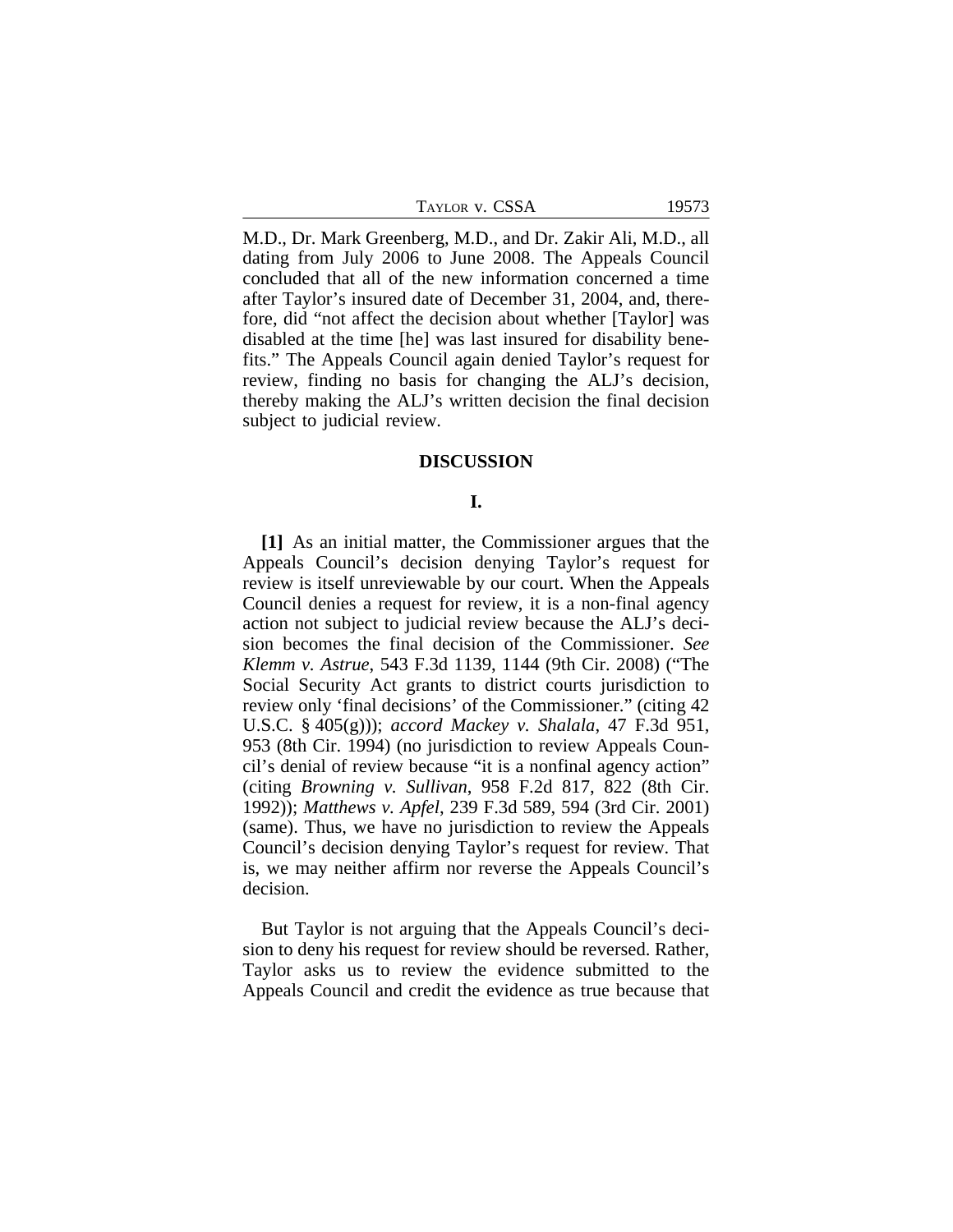19574 TAYLOR v. CSSA

evidence was improperly rejected by the Appeals Council. Under these circumstances, Taylor asks us to remand to the district court with instructions to immediately award benefits. Contrary to the Commissioner's assertion, Taylor is not effectively asking for a "ruling that the Appeals Council must provide [a] detailed rationale whenever faced with new evidence." If he were, Taylor's request would be barred by *Gomez v. Chater*, where we held that "the Appeals Council [was] not required to make any particular evidentiary finding" when it rejected evidence from a vocational expert obtained after an adverse administrative decision. 74 F.3d 967, 972 (9th Cir. 1996).

**[2]** Instead, Taylor argues that his situation is like that in *Ramirez v. Shalala*, where we held that the Appeals Council improperly rejected a treating physician's opinion, and we remanded to the district court for an immediate award of benefits. 8 F.3d 1449, 1451-54 (9th Cir. 1993). In *Ramirez*, we held that we could consider the physician's opinion, which was rejected by the Appeals Council, to determine whether, in light of the record as a whole, the ALJ's decision was supported by substantial evidence and was free of legal error. *Id.* This, Taylor contends, is what he is requesting that we do: review Dr. Thompson's improperly rejected opinion in our overall review of the ALJ's final decision, not in review of the Appeals Council's decision denying Taylor's request for review. As the Commissioner concedes, we may do so. *See id.* at 1452; *Lingenfelter v. Astrue*, 504 F.3d 1028, 1030 n.2 (9th Cir. 2007); *Harman v. Apfel*, 211 F.3d 1172, 1180 (9th Cir. 2000).

According to Taylor, the Appeals Council improperly rejected Dr. Thompson's psychiatric evaluation and medical source statement because the Appeals Council believed that those two opinions concerned Dr. Thompson's medical views after December 31, 2004, when Taylor's disability insurance coverage expired. Although Dr. Thompson's medical source statement is dated November 15, 2006, the medical source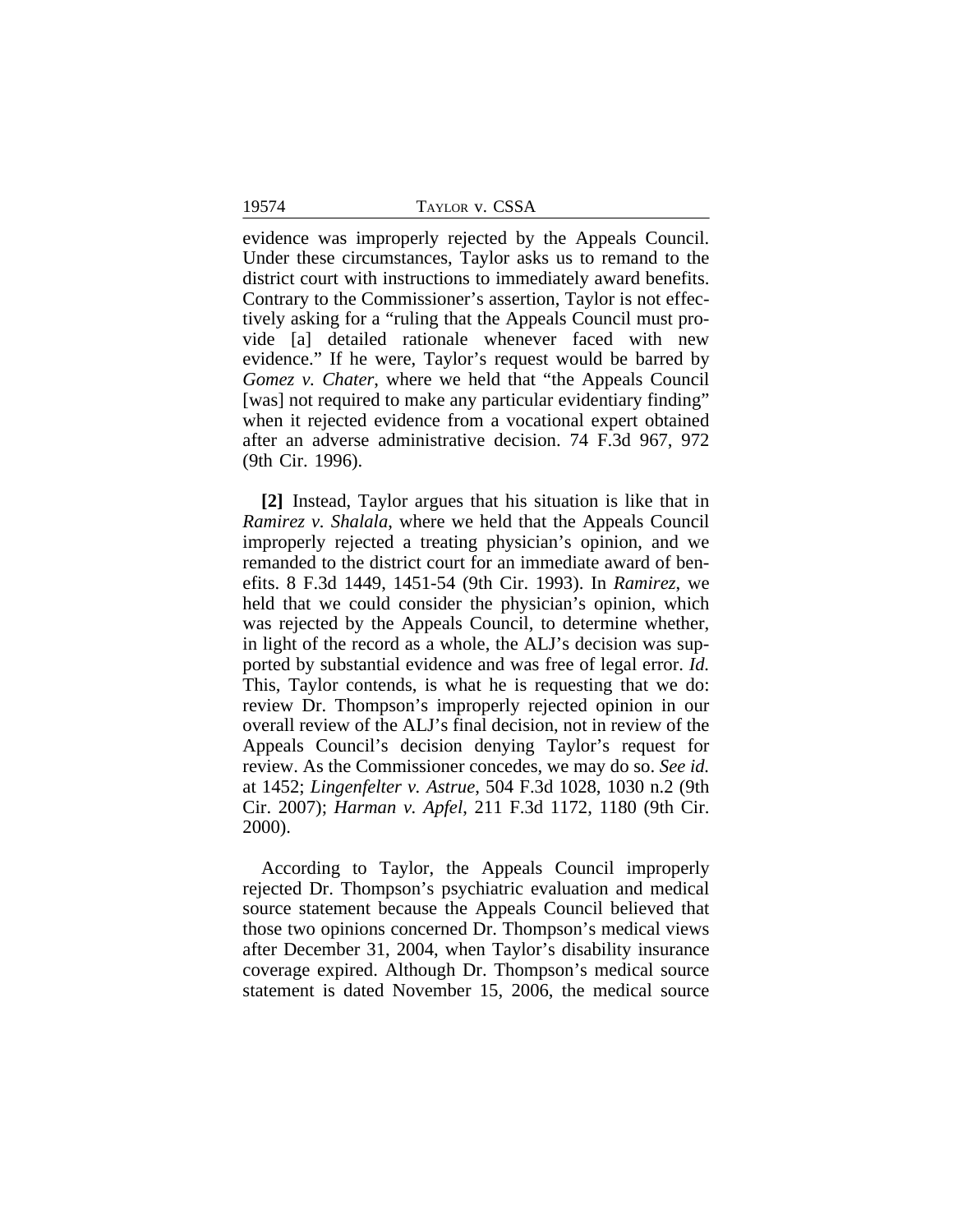| Faylor v. CSSA |  |  |
|----------------|--|--|
|                |  |  |

statement indicates that Dr. Thompson's medical assessment encompassed the period from the date of disability onset in August 1999, around the time of Taylor's work-related injury, until the date of his evaluation. During the intervening five years between 1999 and 2004 when Taylor's insured coverage was in effect, Dr. Thompson examined Taylor twice; supervised Susan Wrona-Sexton, the licensed nurse practitioner who treated Taylor; and approved Wrona-Sexton's prescription of Taylor's medications. The Commissioner does not contest that Dr. Thompson's opinion concerns the status of Taylor's mental impairments and limitations before the expiration of his insured status. Moreover, "[t]his court has specifically held that medical evaluations made after the expiration of a claimant's insured status are relevant to an evaluation of the preexpiration condition." *Lester v. Chater*, 81 F.3d 821, 832 (9th Cir. 1996) (internal quotation marks and citation omitted). Thus, if the Appeals Council rejected Dr. Thompson's opinion because it believed it to concern a time after Taylor's insurance expired, its rejection was improper.

It appears, however, that the Appeals Council did not consider Dr. Thompson's opinion at all. Taylor submitted Dr. Thompson's documents to supplement his original request for review of the ALJ's decision. This original request for review was denied because the Appeals Council believed the request had been filed late. The Appeals Council, however, set aside its earlier action upon a writ of mandamus from the district court. It was during the time between the ordering of the writ of mandamus and the Appeals Council's reconsideration of Taylor's case that Taylor filed the other documents from Dr. Greenberg, Dr. Ali, and Dr. O'Sullivan in support of his request for review. The Appeals Council referred only to those documents, not to Dr. Thompson's opinion, when it denied Taylor's request for review a second time. Somewhere in the shuffle, Dr. Thompson's psychiatric evaluation and medical source statement were lost, and the Appeals Council never considered them when it denied Taylor's request for review.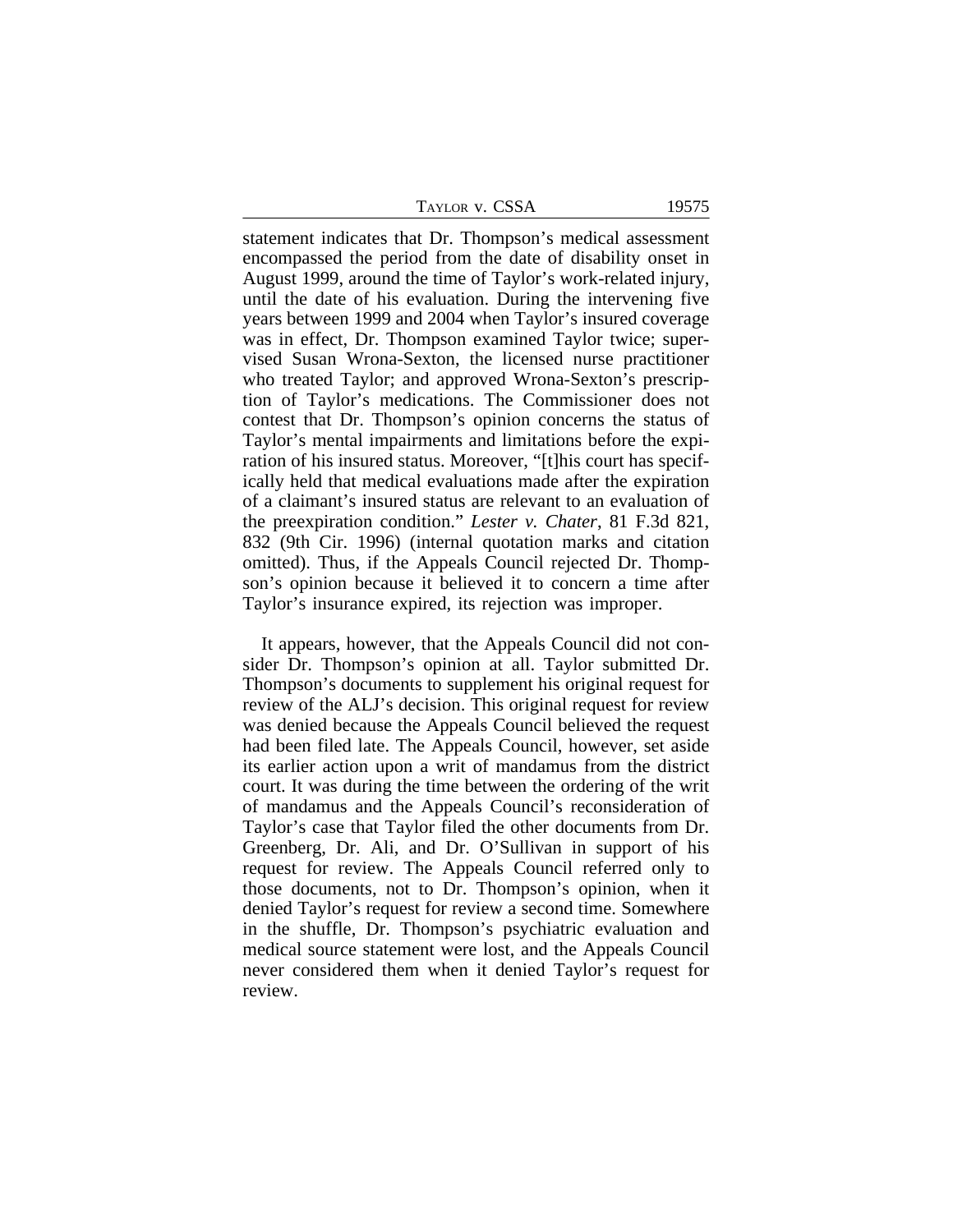**[3]** Because Dr. Thompson's opinion concerned his assessment of Taylor's mental health since his alleged disability onset date in 1999, it related to the period before Taylor's disability insurance coverage expired in 2004, and before the ALJ's decision in 2006. Thus, Dr. Thompson's opinion should have been considered. *See* 20 C.F.R. § 404.970(b) ("If new and material evidence is submitted, the Appeals Council shall consider the additional evidence only where it relates to the period on or before the date of the administrative law judge hearing decision."). Where the Appeals Council was required to consider additional evidence, but failed to do so, remand to the ALJ is appropriate so that the ALJ can reconsider its decision in light of the additional evidence. *See id.*

**[4]** Accordingly, we remand to the ALJ for consideration of Dr. Thompson's psychiatric evaluation and medical source statement. *See Ramirez*, 8 F.3d at 1451-52. On remand, the ALJ must account for Dr. Thompson's opinion in the fivestep sequential analysis required under 20 C.F.R. § 404.1520(a)(4)(i)-(v). *See also Tackett v. Apfel*, 180 F.3d 1094, 1098 (9th Cir. 1999); *Lounsburry v. Barnhart*, 468 F.3d 1111, 1114 (9th Cir. 2006). Even if Dr. Thompson's opinion is contradicted by other evidence in the record, as a treating physician, his opinion may not be rejected without "specific and legitimate reasons . . . supported by substantial evidence in the record.*" See Lester*, 81 F.3d at 830-31.

# **II.**

**[5]** The Appeals Council's failure to consider Dr. Thompson's opinion on review was not the only mistake made. The ALJ's previous five-step sequential analysis also contained several errors.

At step three, the ALJ failed to explain adequately his evaluation of the combined effect of Taylor's impairments, both severe and non-severe, and why they did not meet or equal any of those on the Listing of Impairments, 20 C.F.R. Part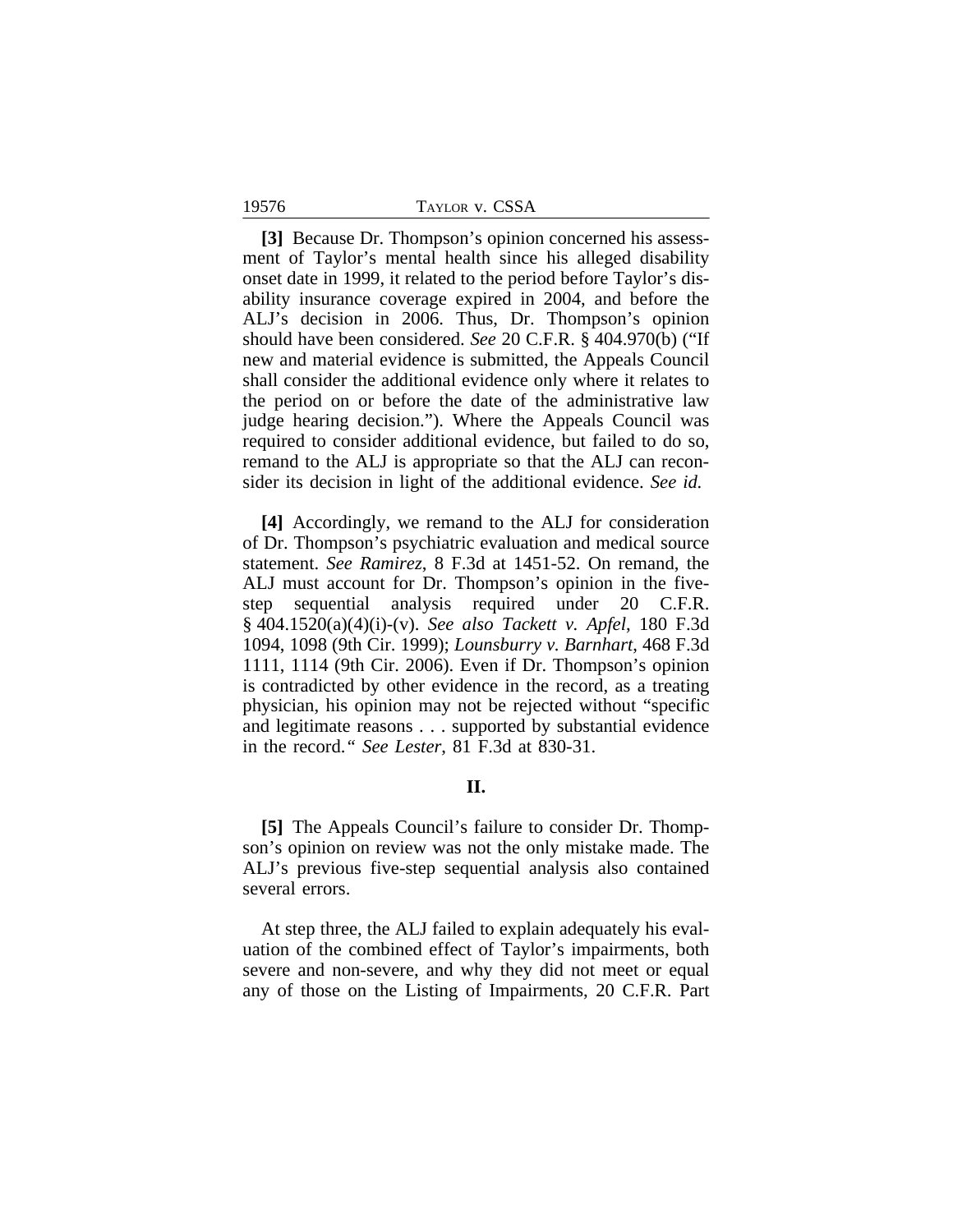TAYLOR V. CSSA 19577

404, Subpart P, Appendix 1, particularly listing 12.06, anxiety-related disorders, and listing 12.07, somatoform disorders. *See* 20 C.F.R. § 404.1523; *Marcia v. Sullivan*, 900 F.2d 172, 176 (9th Cir. 1990).

At step four, the ALJ's residual functional capacity determination was incomplete because it improperly discounted significant evidence in the record favorable to Taylor's position.

**[6]** The ALJ gave primacy to the opinions of non-treating, non-examining medical consultants, Dr. John Crosson, Ph.D., and Dr. Jay Goodman, M.D., and gave weight to the other medical opinions in the record only to the extent that they were consistent with those of the medical consultants. For example, the ALJ gave substantial weight to examining psychiatrist Dr. S. David Glass, M.D., whose opinion was generally consistent with Dr. Crosson's. But Dr. Glass also diagnosed Taylor with a pain disorder, and the ALJ rejected this diagnosis because it was inconsistent with Dr. Crosson's opinion. The ALJ rejected this diagnosis without giving a specific and legitimate reason supported by substantial evidence in the record. *See Regennitter v. Comm'r of Social Sec. Admin*, 166 F.3d 1294, 1298-99 (9th Cir. 1999). Moreover, because their findings were inconsistent with those of the non-examining consultants, the ALJ characterized the medical opinion of Dr. Dee Christlieb, M.D., as "pro-disability reporting" and stated that Dr. David Hagie, D.O., was "focused on being a disability advocate" for Taylor, without providing specific and legitimate reasons for his claims. *Id.*; *see also Lester*, 81 F.3d at 831 ("The opinion of a nonexamining physician cannot by itself constitute substantial evidence that justifies the rejection of the opinion of either an examining physician *or* a treating physician.").

**[7]** The ALJ also erroneously stated that nurse practitioner Wrona-Sexton is not a medical source and discounted her evidence. Under the Social Security Act regulations, 20 C.F.R.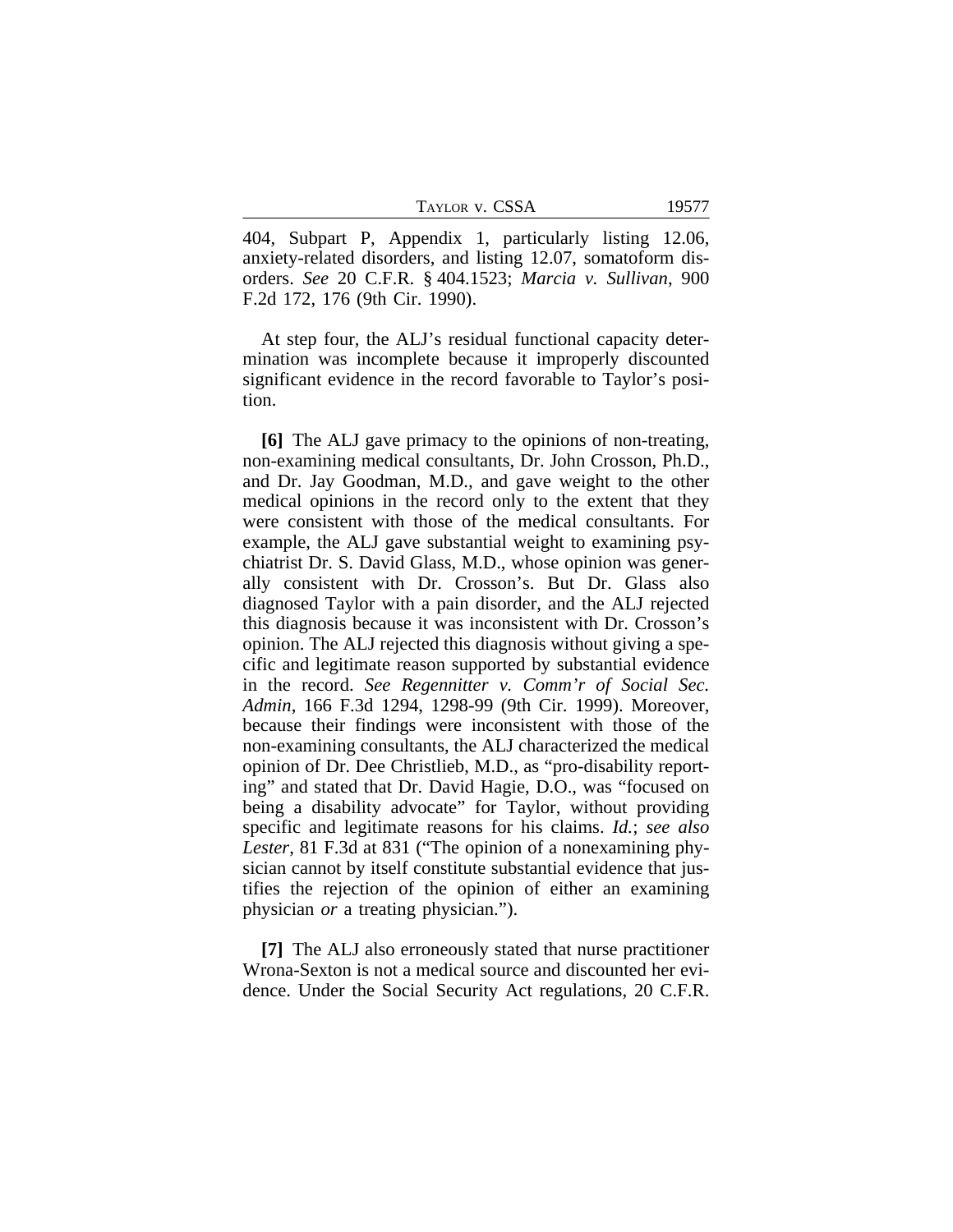§ 404.1513(d)(1), nurse practitioners are listed among the examples of "medical sources."<sup>1</sup> To the extent nurse practitioner Wrona-Sexton was working closely with, and under the supervision of, Dr. Thompson, her opinion is to be considered that of an "acceptable medical source." *See Gomez v. Chater*, 74 F.3d 967, 971 (9th Cir. 1996).

Moreover, the ALJ did not provide specific, germane reasons for discounting lay witness testimony from Taylor's wife, Wanda, and Taylor's friend, Elin Keffr. *See Bruce v. Astrue*, 557 F.3d 1113, 1115 (9th Cir. 2009). Lay witness testimony may be introduced "to show the severity of [the claimant's] impairment(s) and how it affects [his] ability to work." 20 C.F.R. § 404.1513(d). Wanda Taylor's and Elin Keffr's testimony corroborated other evidence that indicated that Taylor would have difficulties sustaining full-time work and that he had marked physical and mental limitations. The ALJ did not find either of the lay witnesses not credible. "Nor under our law could the ALJ discredit [their] lay testimony as not supported by medical evidence in the record." *Bruce*, 557 F.3d at 1116.

**[8]** The ALJ also rejected Taylor's testimony about his symptoms insofar as it conflicted with the ALJ's residual functional capacity determination. But Taylor provided objective medical evidence of various physical and mental ailments, and the ALJ made no explicit finding of malingering. Thus, the ALJ had to support his credibility finding about Taylor's testimony with specific, clear and convincing reasons. *See Lingenfelter*, 504 F.3d at 1036. The ALJ failed to do so.

<sup>&</sup>lt;sup>1</sup>Under Oregon law, to become a certified nurse practitioner a nurse must have an Oregon Registered Nurse license, obtain a master's degree or a doctoral degree in nursing, graduate from a nurse practitioner program specific to the category in which a nurse seeks certification, and fulfill multiple practice requirements. Nurse practitioners may acquire prescriptive authority. *See* Nurse Practitioner (NP) Certification Information, *available at* http://www.oregon.gov/OSBN/AdvPracLicensure.shtml.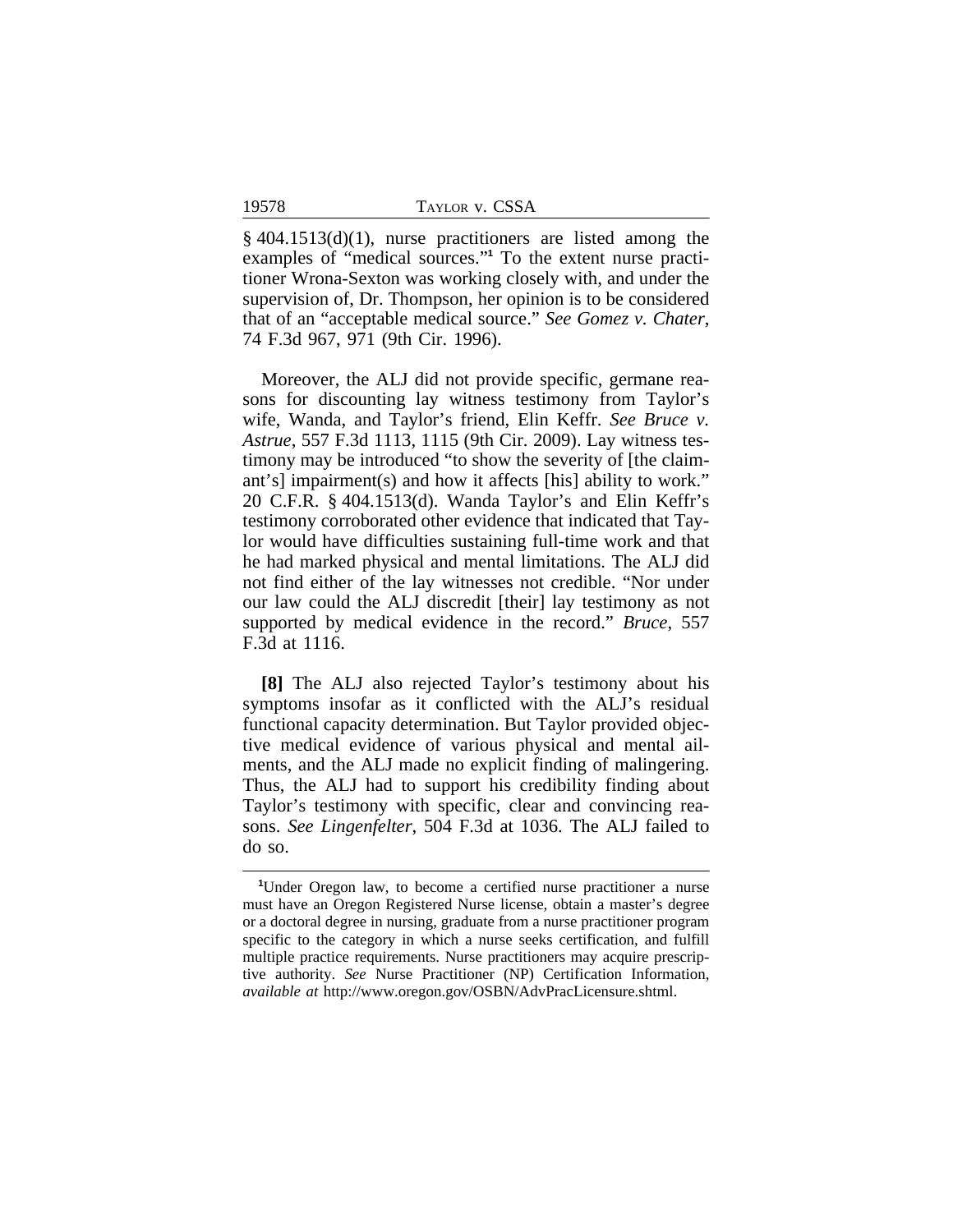For example, the ALJ gave substantial weight to Dr. Goodman's and Dr. Crosson's opinion that most of Taylor's pain was due to his habituation to narcotics medication. But beyond the opinions of the two non-treating consultants, there is no evidence in the record that Taylor's limitations were due to his methadone prescription, or that his several impairments would desist if he weaned himself off of methadone. And, while recognizing that Taylor's physical symptoms "may wax" and wane," the ALJ held against Taylor two instances where he was able to function, even though his alleged disability involves attacks of muscle weakness or loss of muscle movement that come and go. This was error because "[o]ne does not need to be 'utterly incapacitated' in order to be disabled." *Vertigan v. Halter*, 260 F.3d 1044, 1050 (9th Cir. 2001) (quoting *Fair v. Bowen*, 885 F.2d 597, 603 (9th Cir. 1989)). The ALJ also noted that Taylor demonstrated excellent cognitive abilities during the hearing, despite his allegations of diminished mental capacity. However, the ALJ's personal observations of Taylor do not constitute substantial evidence for rejecting any of the opinions of Taylor's physicians who have found Taylor psychologically impaired. *See Montijo v. Sec. of Health & Human Servs.*, 729 F.2d 599, 602 (9th Cir. 1984).

**[9]** Finally, at step five, the ALJ failed to ask the vocational expert whether there was a conflict between her testimony and the Dictionary of Occupational Titles. *See* SSR 00- 4p, at \*2; *Massachi v. Astrue*, 486 F.3d 1149, 1152 (9th Cir. 2007). Nothing in the rules relieves the ALJ of the responsibility of ensuring that there was no conflict, even if the vocational expert testified that Taylor could perform other jobs. Moreover, the ALJ failed to include all of Taylor's impairments in his residual functional capacity determination and, therefore, asked an erroneous hypothetical question of the vocational expert. "Because neither the hypothetical nor the answer properly set forth all of [Taylor's] impairments, the vocational expert's testimony cannot constitute substantial